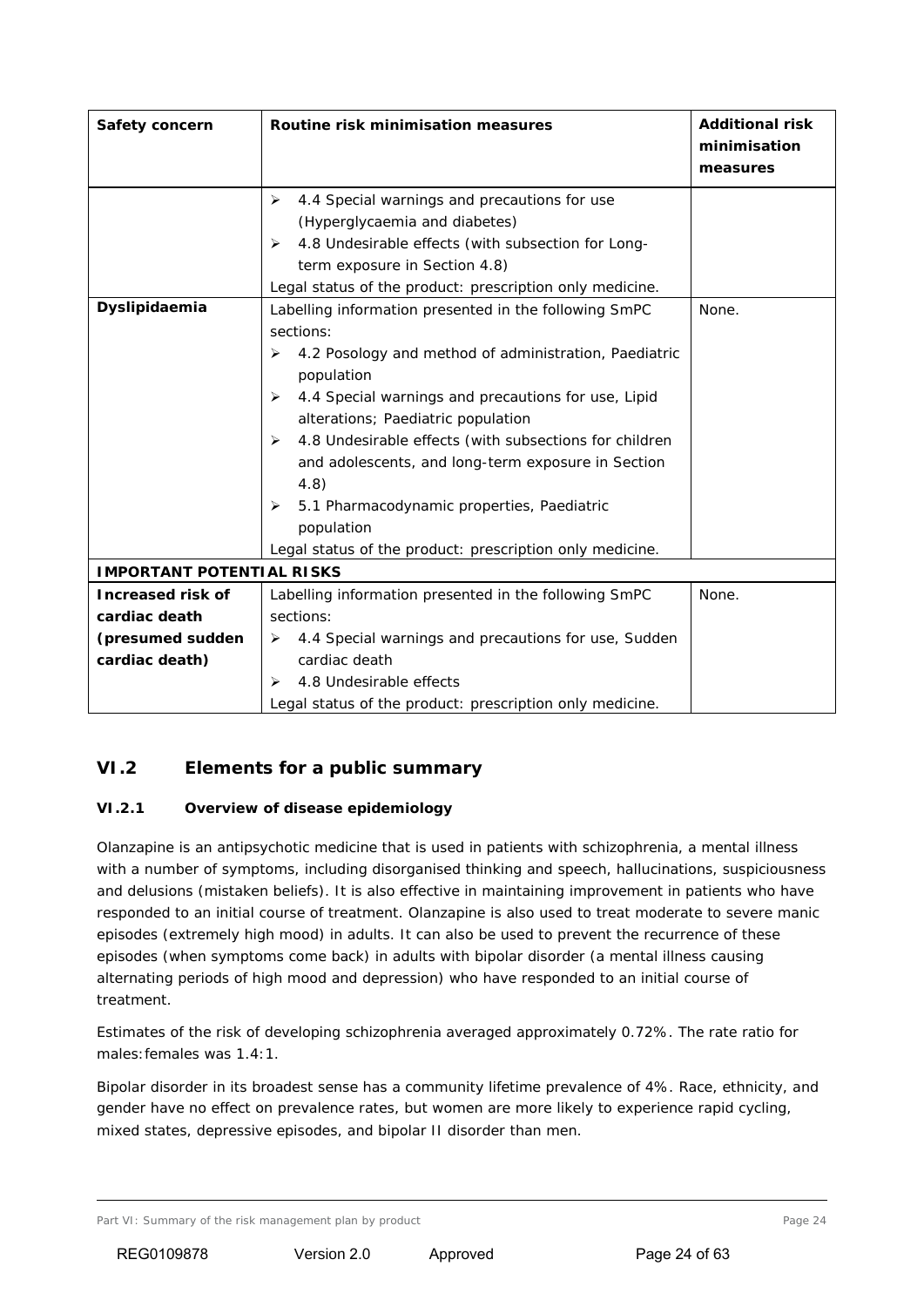# *VI.2.2 Summary of treatment benefits*

Olanzapine is an antipsychotic medicine. As for other antipsychotic agents, the exact mechanism of action of olanzapine is unknown, but it attaches to several receptors on the surface of nerve cells in the brain, and disrupts signals transmitted between brain cells by 'neurotransmitters', chemicals that allow nerve cells to communicate with each other. It is known as an 'atypical' antipsychotic because it is different from the older antipsychotic medicines that have been available since the 1950s.

It is considered that olanzapine's beneficial effect is due to it blocking receptors for the neurotransmitters 5-hydroxytryptamine (also called serotonin) and dopamine. Since these neurotransmitters are involved in schizophrenia and bipolar disorder, olanzapine helps to normalise the activity of the brain, reducing the symptoms of these diseases.

Based on the available data from clinical studies and clinical experience of several years, olanzapine represents an effective drug in the treatment of schizophrenia, bipolar disorder and moderate to severe manic episodes.

If administered as indicated in the Summary of Product Characteristics and taking into account the contra-indications, the warnings and precautions, olanzapine can be considered effective in the approved indications and generally well tolerated.

### *VI.2.3 Unknowns relating to treatment benefits*

Not applicable.

### *VI.2.4 Summary of safety concerns*

| <b>Risk</b>                | What is known                        | Preventability                         |
|----------------------------|--------------------------------------|----------------------------------------|
| Weight gain                | Increase in body weight has been     | • Talk to your doctor or pharmacist    |
|                            | reported which may be a              | before you take olanzapine. You        |
|                            | predisposing factor for increases in | and your doctor should check your      |
|                            | the level of sugars in the blood     | weight regularly.                      |
|                            | and/or development or worsening of   | . Tell your doctor if you are feeling  |
|                            | diabetes.                            | more hungry than usual.                |
|                            | Weight gain is a very common side    | . Tell your doctor immediately if      |
|                            | effect which may affect and more     | you experience weight gain.            |
|                            | than 1 in 10 people and feeling      | • Referral to a dietician or help      |
|                            | more hungry is a common side         | with a diet plan if necessary          |
|                            | effect of olanzapine which may       | should be considered.                  |
|                            | affect up to 1 in 10 people.         |                                        |
| Glucose dysregulation      | High blood sugar has been seen in    | . If you suffer from diabetes tell     |
| (Impaired regulation of    | patients taking this medicine.       | your doctor as soon as possible.       |
| the level of sugars in the | Increases in the level of sugars in  | • Talk to your doctor or pharmacist    |
| blood)                     | the blood and urine may affect up to | before you take olanzapine.            |
|                            | 1 in 10 people and/or development    | • Your doctor should do blood tests    |
|                            | or worsening of diabetes             | to check blood sugar and certain       |
|                            | occasionally associated with         | fat levels before you start taking     |
|                            | ketoacidosis (ketones in the blood   | olanzapine and regularly during        |
|                            | and urine) or coma has been          | treatment.                             |
|                            | reported uncommonly (in up to 1 in   | . If you get any side effects, talk to |

#### **Important identified risks**

Part VI: Summary of the risk management plan by product Page 25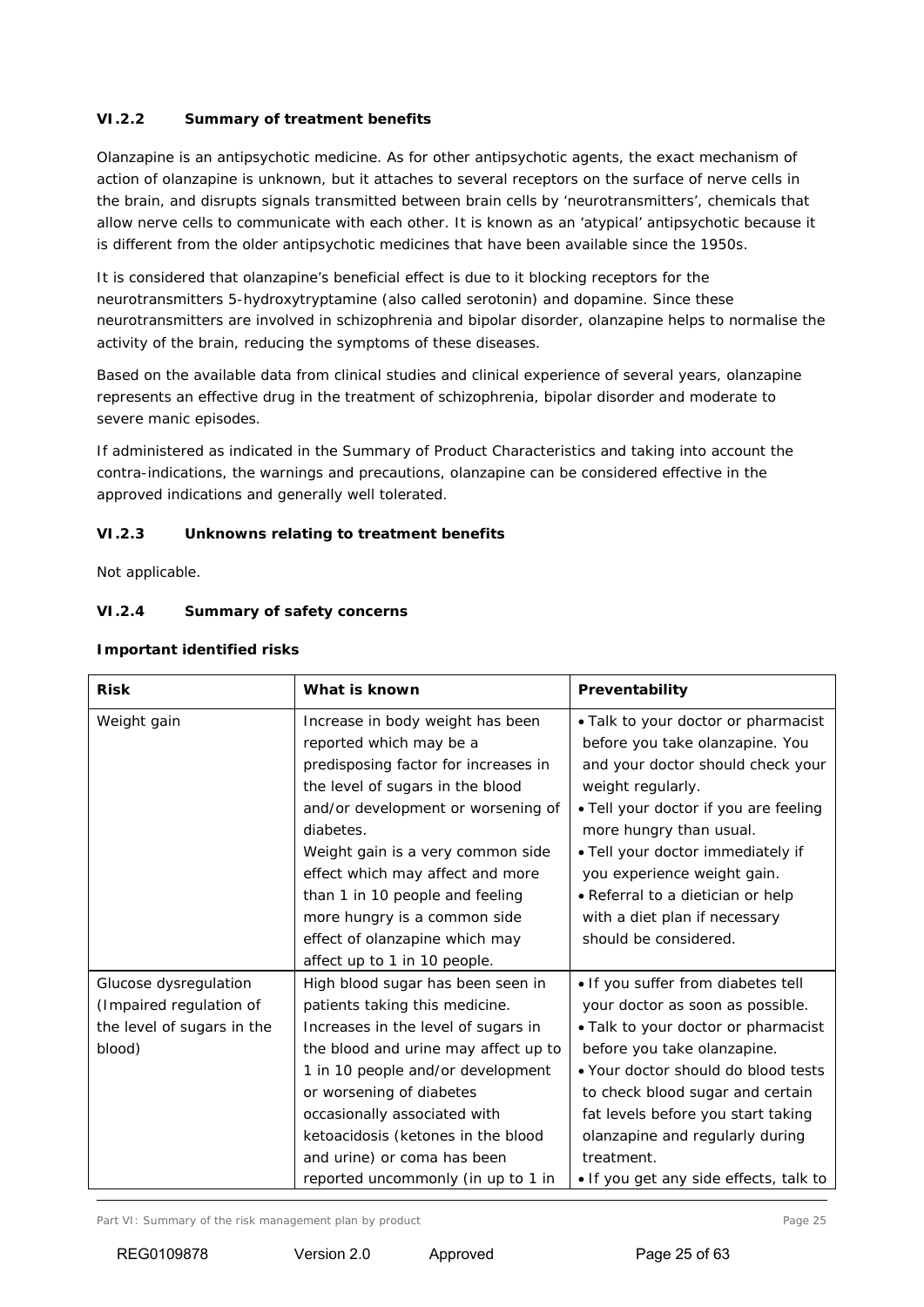| <b>Risk</b>               | What is known                        | Preventability                         |  |
|---------------------------|--------------------------------------|----------------------------------------|--|
|                           | 100 people). In some cases, a prior  | your doctor or pharmacist.             |  |
|                           | increase in body weight has been     |                                        |  |
|                           | reported which may be a              |                                        |  |
|                           | predisposing factor.                 |                                        |  |
|                           | The proportion of patients who had   |                                        |  |
|                           | significant changes in level of      |                                        |  |
|                           | sugars in the blood increased during |                                        |  |
|                           | the course of treatment.             |                                        |  |
| Dyslipidaemia             | Changes in the levels of circulating | • Talk to your doctor or pharmacist    |  |
| (changes in the levels of | fats have been seen in patients      | before you take olanzapine.            |  |
| circulating fats)         | taking this medicine and may affect  | • Your doctor should do blood tests    |  |
|                           | up to 1 in 10 people.                | to check blood sugar and certain       |  |
|                           | The proportion of patients who had   | fat levels before you start taking     |  |
|                           | significant high levels of fat       | olanzapine and regularly during        |  |
|                           | (triglycerides and cholesterol)      | treatment.                             |  |
|                           | increased during the course of       | • If you get any side effects, talk to |  |
|                           | treatment.                           | your doctor or pharmacist.             |  |

## **Important potential risks**

| <b>Risk</b>               | What is known (Including reason why it is considered a potential<br>risk) |  |
|---------------------------|---------------------------------------------------------------------------|--|
| Increased risk of cardiac | The event of sudden unexplained death has been reported rarely in         |  |
| death (presumed sudden    | patients with olanzapine (in up to 1 in 1000 people). The risk of         |  |
| cardiac death)            | presumed sudden cardiac death in patients treated with antipsychotic      |  |
| (sudden death)            | drugs (such as olanzapine) was approximately twice the risk in patients   |  |
|                           | not using antipsychotics. In the study, the risk of olanzapine was        |  |
|                           | comparable to the risk of atypical antipsychotics included in analysis.   |  |

# *VI.2.5 Summary of risk minimisation measures by safety concern*

No additional risk minimisation measures are proposed.

# *VI.2.6 Planned post authorisation development plan*

Not applicable.

# *VI.2.7 Summary of changes to the risk management plan over time*

| <b>Version</b> | Date   | <b>Safety Concerns</b>                                        | Comment |
|----------------|--------|---------------------------------------------------------------|---------|
| 1.0            | 13 Nov | Important identified risks (all indications/populations)      | NА      |
|                | 2013   | Extrapyramidal symptoms (akathisia, parkinsonism, dyskinesia, |         |
|                |        | tardive dyskinesia)                                           |         |
|                |        | Somnolence                                                    |         |
|                |        | Hyperglycemia and diabetes mellitus                           |         |

Part VI: Summary of the risk management plan by product Page 26 Page 26